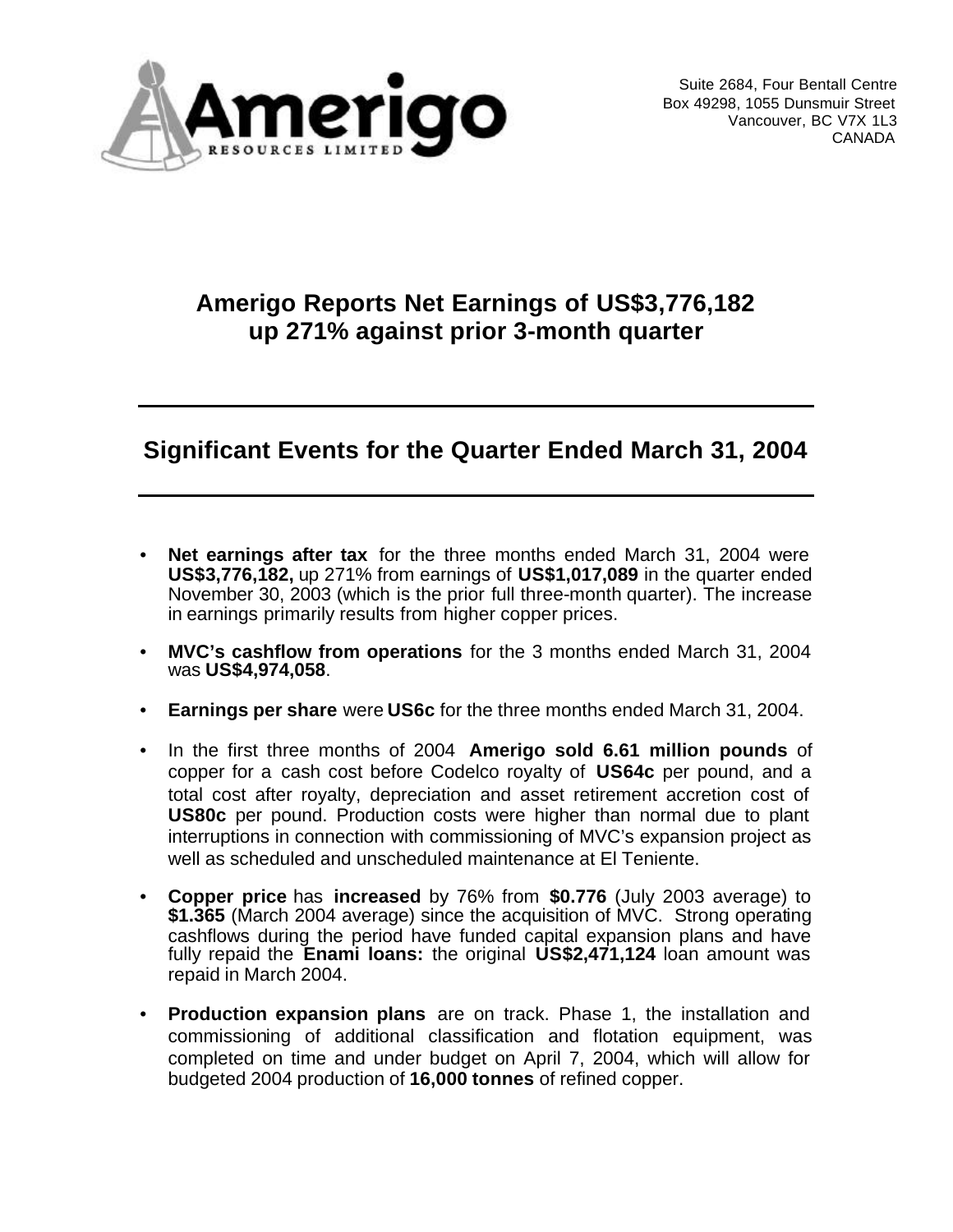• **Further production increases –** Planning is well underway for Stage 2 of the expansion which will increase copper production further in 2005 to an annual level of approximately 20,000 tonnes. Both stages of expansion position Amerigo well to take advantage of current higher prices due to strong demand from China and improving economies in other parts of Asia, the US, and Europe.

This Stage 2 production increase will be generated from the higher rate of extraction from the Colihues tailings project from the present 2,000 tonnes of plant feed per day trial operation to a fully commercial rate of 10,000 tonnes per day. Further studies to examine the potential to increase production from Colihues beyond this rate are being conducted.

• **New accounting pronouncements –** On January 1, 2004, Amerigo adopted three new accounting pronouncements: to account for changes in prices of copper during the settlement period; to measure and record an asset retirement obligation for MVC that will be accreted over time and to expense stock options issued to employees and directors.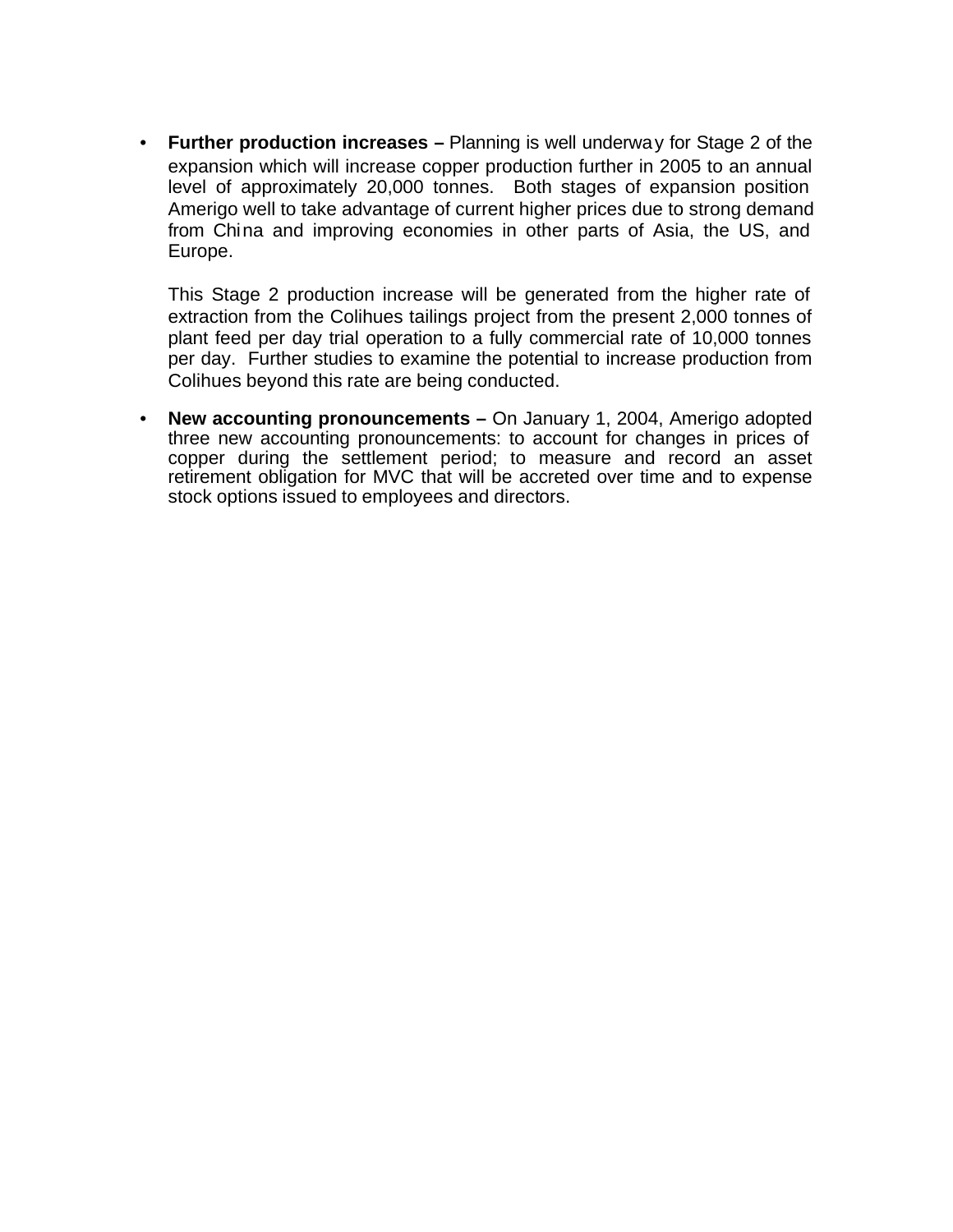### **Consolidated Financial Statements March 31, 2004** (expressed in U.S. dollars)

Not audited or reviewed by external auditors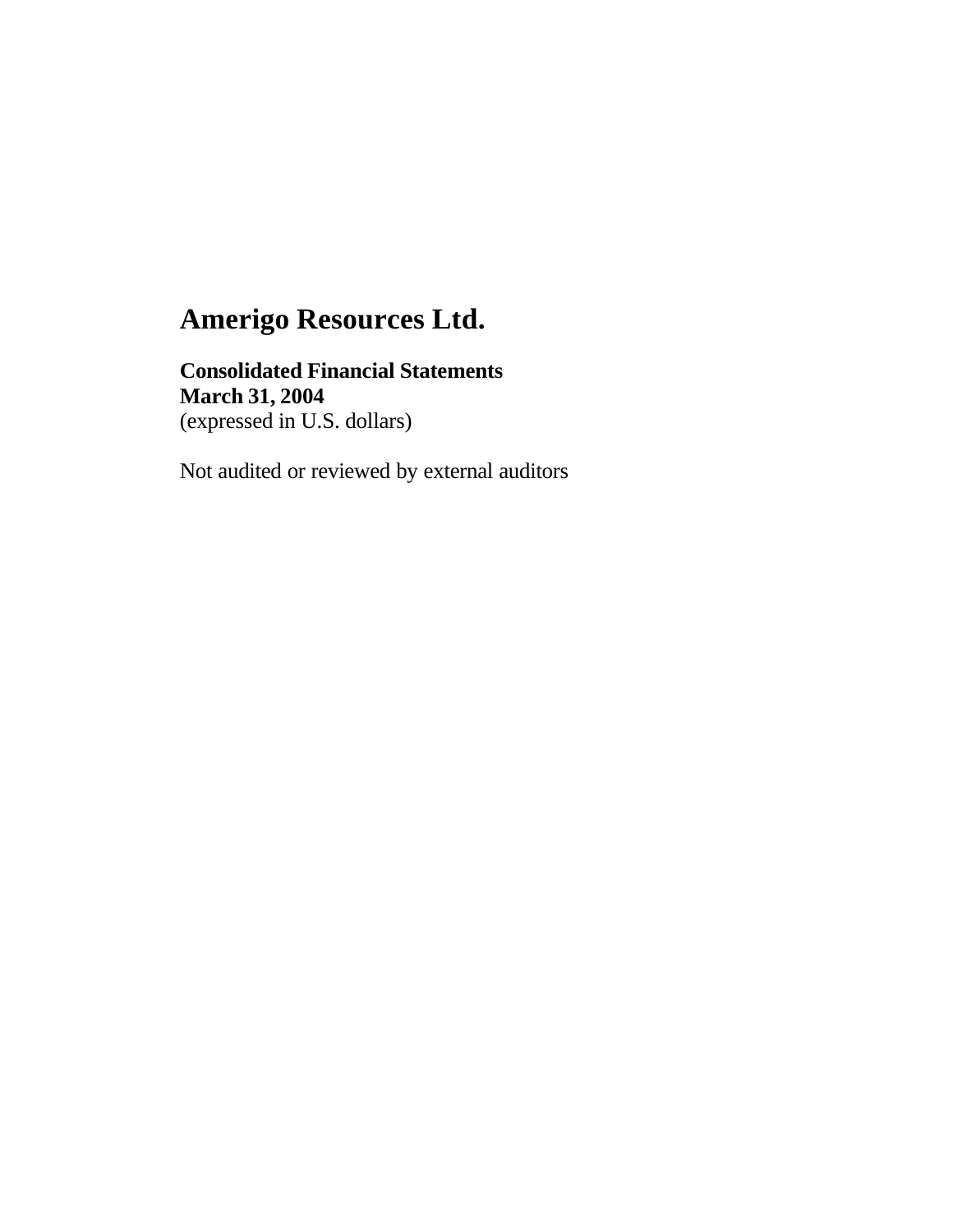Consolidated Balance Sheet

(expressed in U.S. dollars)

|                                                                                                                               | March 31<br>2004<br>\$                                  | December 31<br>2003<br>\$                                            |
|-------------------------------------------------------------------------------------------------------------------------------|---------------------------------------------------------|----------------------------------------------------------------------|
| <b>Assets</b>                                                                                                                 |                                                         |                                                                      |
| <b>Current assets</b><br>Cash and cash equivalents<br>Accounts receivable<br>Prepaid expenses<br>Plant supplies and inventory | 5,275,648<br>4,403,210<br>207,603<br>743,416            | 4,366,419<br>2,098,557<br>66,059<br>532,656<br>7,063,691             |
| <b>Deferred charges</b>                                                                                                       | 10,629,877<br>20,177                                    | 32,026                                                               |
| <b>Mineral property, plant and equipment</b> - net                                                                            | 26,179,067                                              | 25,328,269                                                           |
| <b>Future income tax</b>                                                                                                      | 913,468                                                 | 1,194,097                                                            |
|                                                                                                                               | 37,742,589                                              | 33,618,083                                                           |
| <b>Liabilities</b>                                                                                                            |                                                         |                                                                      |
| <b>Current liabilities</b><br>Accounts payable<br>El Teniente royalty payable<br>Due to related parties                       | 1,994,245<br>1,233,903<br>38,377<br>3,266,525           | 1,949,547<br>604,108<br>188,739<br>2,742,394                         |
| Notes payable<br>Enami loan<br><b>Other payables</b><br><b>Asset retirement obligation</b><br><b>Minority interest</b>        | 3,400,000<br>423,973<br>1,948,236<br>1,000<br>9,039,734 | 3,400,000<br>1,397,166<br>356,488<br>1,915,842<br>1,000<br>9,812,890 |
| <b>Shareholders' Equity</b>                                                                                                   |                                                         |                                                                      |
| <b>Capital stock</b>                                                                                                          | 26,736,073                                              | 25,320,892                                                           |
| Capital stock to be issued<br><b>Contributed surplus</b><br><b>Shareholders' Equity (Deficit)</b>                             | 478,683<br>1,509,848                                    | 294,062<br>478,683<br>(2,266,334)                                    |
| <b>Cumulative translation adjustment</b>                                                                                      | (21,749)                                                | (22, 110)                                                            |
|                                                                                                                               | 28,702,855                                              | 23,805,193                                                           |
|                                                                                                                               | 37,742,589                                              | 33,618,083                                                           |

### **Approved by the Board of Directors**

"Steven G. Dean" Director "Ian Gallie"

\_\_\_\_\_\_\_\_\_\_\_\_\_\_\_\_\_\_\_\_\_\_\_\_\_\_\_\_\_\_\_\_\_\_\_ Director \_\_\_\_\_\_\_\_\_\_\_\_\_\_\_\_\_\_\_\_\_\_\_\_\_\_\_\_\_\_\_\_\_\_\_ Director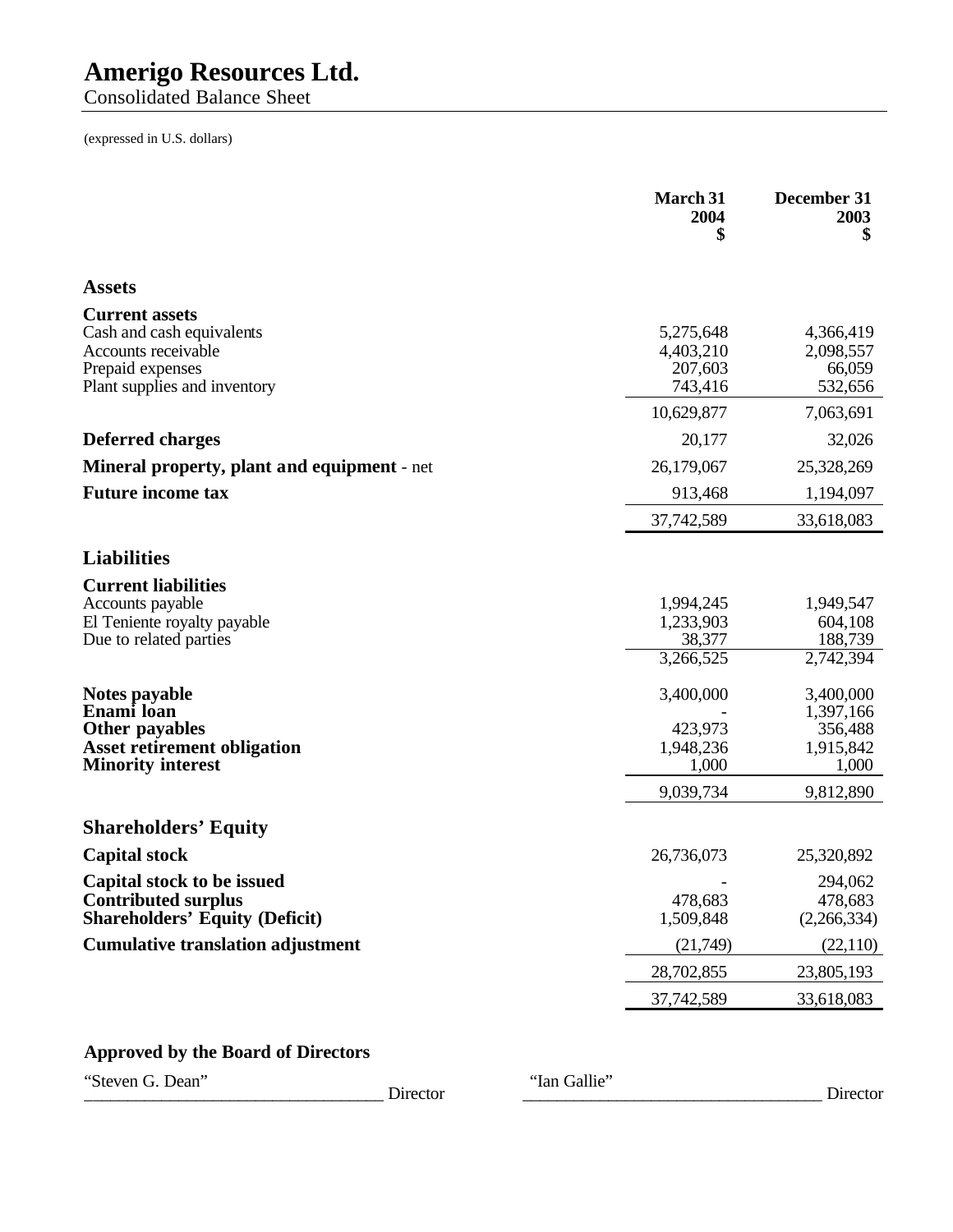Consolidated Statement of Retained Earnings

(expressed in U.S. dollars)

|                                                                                       | For the three months ended<br><b>March 31, 2004</b><br>\$ | For the ten months ended<br><b>December 31, 2003</b><br>S |
|---------------------------------------------------------------------------------------|-----------------------------------------------------------|-----------------------------------------------------------|
| Balance as at the beginning of the period<br>Adjustment on adoption of new accounting | (1,165,486)                                               | (3,046,499)                                               |
| standard for asset retirement obligations<br>Adjustment on adoption of new accounting | (116,205)                                                 |                                                           |
| standard for expensing of stock options                                               | (984, 643)                                                |                                                           |
| Balance as at the beginning of the period as                                          |                                                           |                                                           |
| restated<br>Adjustment on adoption of new accounting                                  | (2,266,334)                                               | (3,046,499)                                               |
| standard for asset retirement obligations<br>Adjustment on adoption of new accounting |                                                           | (116,205)                                                 |
| standard for expensing of stock options                                               |                                                           | (984, 643)                                                |
| Net earnings                                                                          | 3,776,182                                                 | 1,881,013                                                 |
| Balance as at the end of the period                                                   | 1,509,848                                                 | (2,266,334)                                               |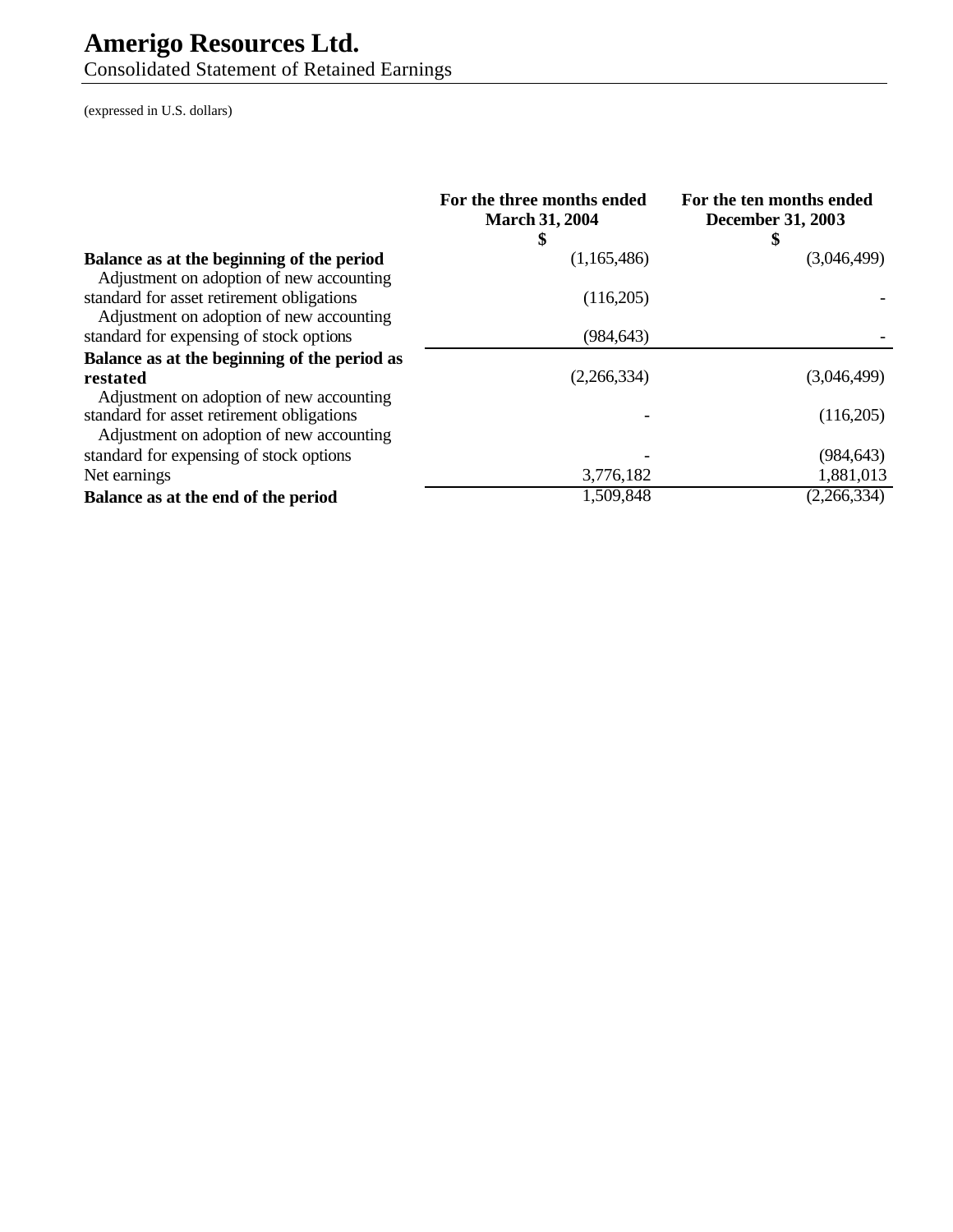Consolidated Statement of Operations

(expressed in U.S. dollars)

|                                                    | Three months<br>ended<br><b>March 31, 2004</b> | Three months ended<br><b>February 28, 2003</b> |
|----------------------------------------------------|------------------------------------------------|------------------------------------------------|
| Revenue                                            | 10,238,720                                     | 14,047                                         |
| Costs                                              |                                                |                                                |
| Production costs                                   | 2,066,818                                      |                                                |
| Smelter refinery and other charges                 | 1,182,611                                      |                                                |
| El Teniente royalty                                | 940,196                                        |                                                |
| Maintenance and services                           | 721,785                                        |                                                |
| Depreciation and amortization                      | 246,738                                        |                                                |
| Administration                                     | 231,540                                        |                                                |
| Transportation                                     | 121,712                                        |                                                |
| Asset retirement accretion cost                    | 32,393                                         |                                                |
| <b>Cost of sales</b>                               | 5,543,793                                      |                                                |
| <b>Operating profit</b>                            | 4,694,927                                      | 14,047                                         |
| Other income and expenses                          |                                                |                                                |
| Transfer agent and filing fees                     | 138,475                                        | 2,186                                          |
| Salaries, consulting and professional fees         | 99,864                                         | 6,928                                          |
| Interest expense                                   | 73,619                                         |                                                |
| Interest income                                    | (69, 630)                                      |                                                |
| Management fees                                    | 45,734                                         | 11,309                                         |
| Office expense                                     | 38,020                                         | 14,253                                         |
| Insurance expense                                  | 10,912                                         |                                                |
| Shareholder information                            | 8,387                                          | 3,210                                          |
| Financing costs<br>Stock based compensation        |                                                | 10,038<br>1,747                                |
| General prospecting                                |                                                | 1,306                                          |
| Foreign exchange expense                           | 227,899                                        |                                                |
|                                                    | 573,280                                        | 50,977                                         |
| Earnings (loss) before taxes and minority interest | 4,121,647                                      | (36,930)                                       |
| Income tax expense, net of tax recoveries          | 243,760                                        |                                                |
| Earnings (loss) before minority interest           | 3,877,887                                      |                                                |
| <b>Minority interest</b>                           | 101,705                                        |                                                |
| Net earnings (loss) for the period                 | 3,776,182                                      | (36,930)                                       |
| Deficit - Beginning of period                      |                                                |                                                |
| As previously reported                             | (1,165,486)                                    | (3,009,569)                                    |
| Accounting change                                  | (1,100,848)                                    |                                                |
| As restated                                        | (2,266,334)                                    | (3,009,569)                                    |
| Retained earnings (Deficit) - End of period        | 1,509,848                                      | (3,046,499)                                    |
| Weighted average number of shares outstanding      | 61,635,466                                     | 6,139,833                                      |
| Earnings (loss) per share<br><b>Basic</b>          | 0.0613                                         | (0.0060)                                       |
| Diluted                                            | 0.0435                                         | (0.0039)                                       |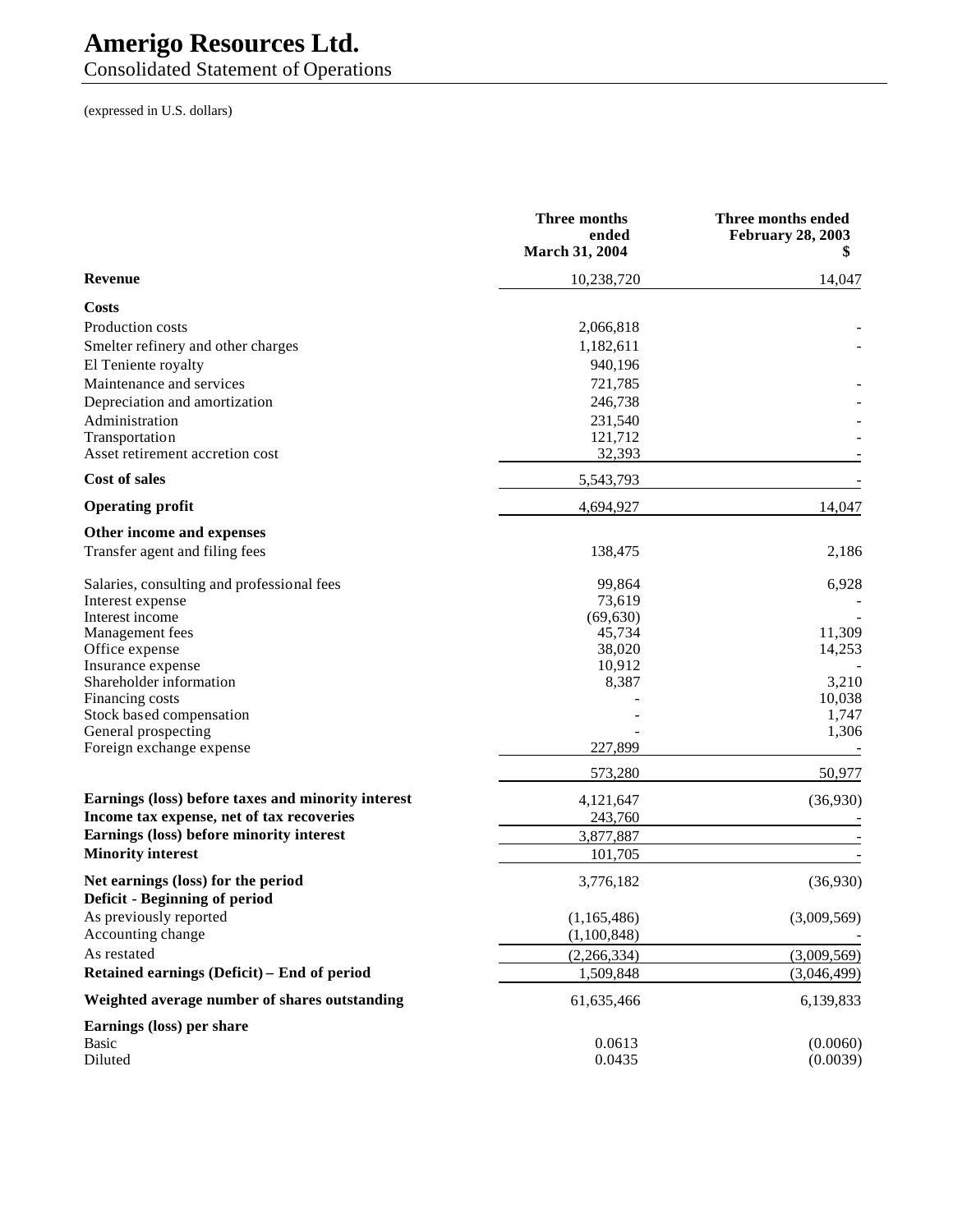Consolidated Statements of Cash Flows March 31, 2004

(expressed in U.S. dollars)

|                                                                                                                                                         | Three months ended<br><b>March 31, 2004</b><br>\$ | Three months ended<br><b>February 28, 2003</b> |
|---------------------------------------------------------------------------------------------------------------------------------------------------------|---------------------------------------------------|------------------------------------------------|
| Cash flows from operating activities<br>Net earnings (loss) for the period                                                                              | 3,776,182                                         | (36,930)                                       |
| Items not affecting cash-<br>Depreciation and amortization<br>Income tax expense net of recoveries<br>Asset retirement accretion cost                   | 246,738<br>243,760<br>32,393                      |                                                |
| Share subscriptions received in advance<br>Shares issued for financing costs<br>Stock based compensation                                                |                                                   | 60,229<br>6,692<br>1,747                       |
| Changes in non-cash working capital - net of<br>effects of acquisition of subsidiary                                                                    | 4,299,073                                         | 31,738                                         |
| Accounts receivable<br>Prepaid expenses<br>Plant, supplies and inventory                                                                                | (2,304,653)<br>(141, 544)<br>(210,760)            | (7,571)<br>(1,186)                             |
| Accounts payable<br>Other current accounts payable<br>El Teniente royalty payable                                                                       | 44,698<br>(150, 362)<br>629,795                   | 94                                             |
| Net cash used in operating activities                                                                                                                   | 2,166,247                                         | 23,075                                         |
| <b>Cash flows from investing activities</b><br>Purchase of mineral property, plant and<br>equipment                                                     | (1, 113, 878)                                     | (70, 572)                                      |
| Net cash used in investing activities                                                                                                                   | (1,113,878)                                       | (70, 572)                                      |
| <b>Cash flows from financing activities</b><br>Repayment of Enami loans<br>Repayment of other loans<br>Issuance of shares for cash - net of share issue | (1,397,166)                                       | (33,460)                                       |
| costs<br>Other payables                                                                                                                                 | 1,119,002<br>67,485                               | 43,993                                         |
| Net cash provided by financing activities                                                                                                               | (210.679)                                         | 10,533                                         |
| Effect of exchange rate changes on cash<br>and cash equivalents                                                                                         | 67,539                                            |                                                |
| Net increase in cash and cash equivalents                                                                                                               | 909,229                                           | (36,964)                                       |
| Cash and cash equivalents - Beginning of<br>period                                                                                                      | 4,366,419                                         | 128,618                                        |
| Cash and cash equivalents - End of period                                                                                                               | 5,275,648                                         | 91,654                                         |
| <b>Supplemental cash flow information</b><br>Interest paid<br>Taxes paid                                                                                | 16,487                                            |                                                |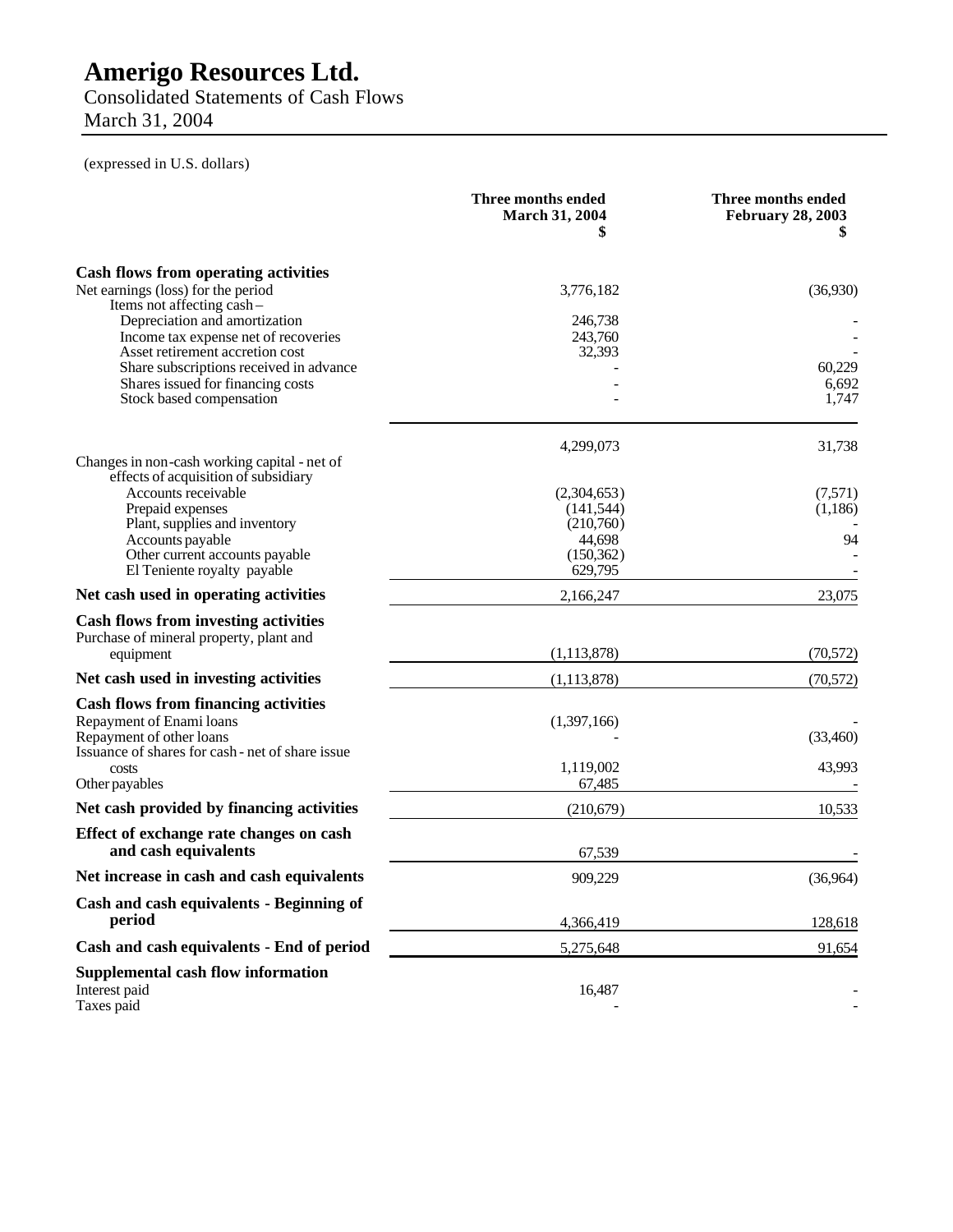Notes to Consolidated Financial Statements March 31, 2004

(expressed in U.S. dollars)

#### **1 Comparative period**

As a result of Amerigo's year-end change from February 28 to December 31, the comparative period in the Statements of Operations and Statements of Cash Flows is for the 3 months ended February 28, 2003.

#### **2 Significant accounting policies**

These financial statements haven been prepared in accordance with Canadian Generally Accepted Accounting Principles for interim financial information and therefore do not include all of the information and notes required for annual financial statements. These interim financial statements and notes thereto should be read in conjuction with the company's audited financial statements for the ten months ended December 31, 2003.

During the quarter ended March 31, 2003, Amerigo Resources Limited ("Amerigo" or "the company") adopted new accounting standards related to recognition of an asset retirement obligation, expensing of stock options and revenue recognition, as outlined below.

#### **Asset retirement obligations**

Minera Valle Central S.A. ("MVC") a wholly-owned copper producing company in Chile, is obligated through its operating contract with Corporación Nacional del Cobre de Chile (Codelco) to remove the facilities and equipment that have been used in operations and to leave the land occupied by its operations clean and clear within six months of expiry of the contract or any extensions thereof. On January 1, 2004 the company adopted new accounting standards for site restoration obligations, which require the recognition of a liability for estimated future restoration costs and the recognition of periodic accretion expense on this liability. To this effect the company has obtained an independent assessment of site restoration costs of \$3.5M, which has been adjusted to reflect factors such as inflation, risk premiums and time value of money, and which will be accreted over time as required by accounting pronouncements. The company will also obtain an independent assessment of asset recovery values during the second quarter of 2004 and, if required, will proceed to make any necessary adjustments to prospective amortization charges.

#### **Revenue**

The company has a refining and smelting agreement for part of its copper concentrate production for a period from 2004 to 2007 which provides for copper production to be priced at T+3, meaning at the copper price prevailing at the delivery date plus 3 months. Commencing on January 1, 2004 the company adopted new accounting recommendations to account for changes in prices of copper during the settlement period.

#### **Stock options**

The company established a stock option plan (the Plan) on April 2, 2003. The Board of Directors of the company administers the Plan, whereby it may from time to time grant options to purchase common shares of the company to directors, officers, key employees and certain other persons who provide services to the company or its subsidiaries. Effective January 1, 2004, the company adopted the new accounting standard for stock based compensation under which the fair value method of accounting for stock options granted to